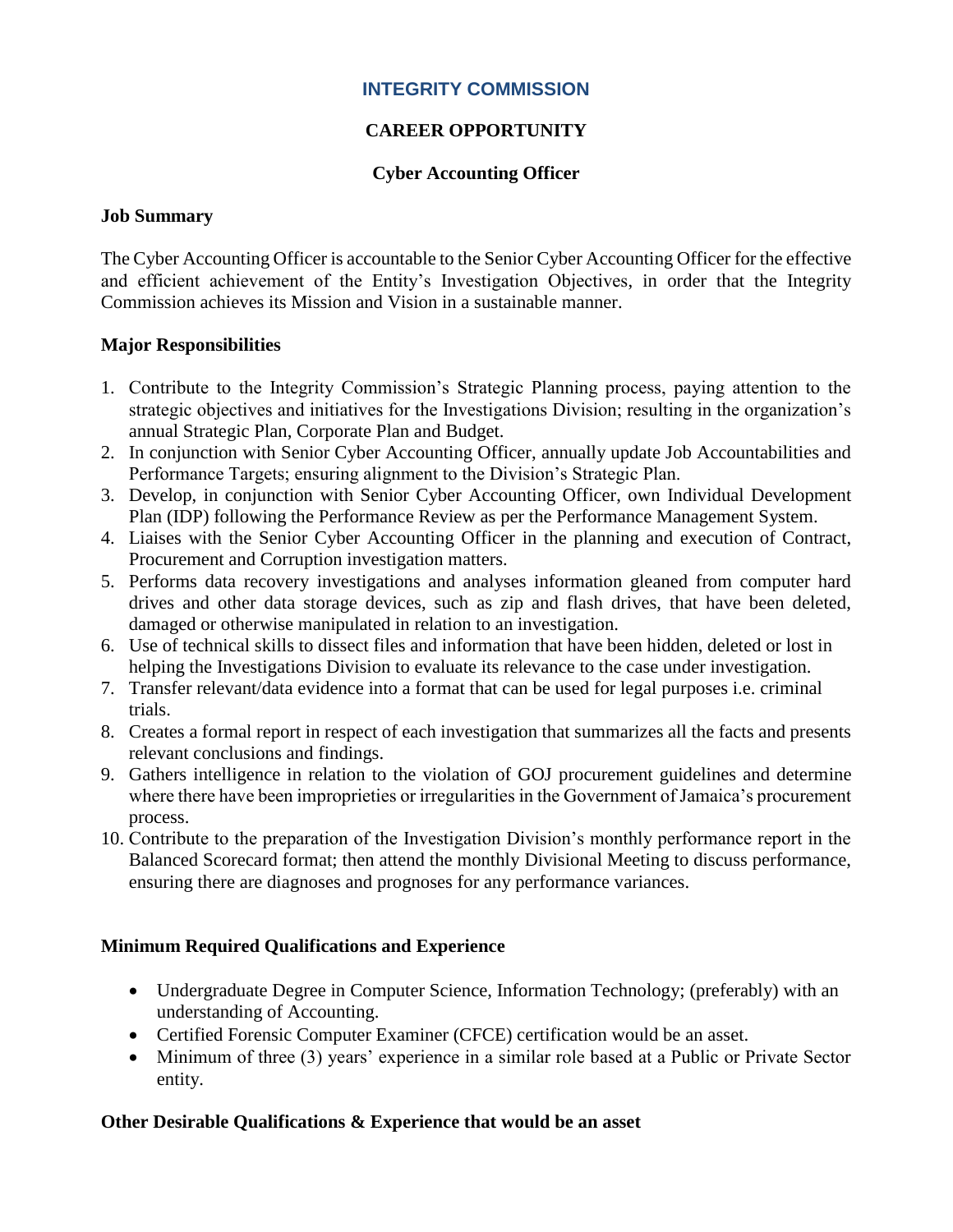• Not Applicable

### **Desired Skills & Competencies**

- Training in Investigative (Cyber) Techniques.
- Reasoning Power ability to make on-the-spot assessment of situations.
- Human Relations inspiring leadership and ability to delegate and manage people and time effectively.
- Experience and understanding of the GOJ's operations in particular its' declarations management and procurement processes.
- Translates broad goals into achievable steps.
- Anticipates and solves problems and takes advantage of opportunities.
- Knowledge of and demonstrated experience in integration and coordinating diverse areas of management and administration.
- Knowledge in finance, human resources, planning, evaluation and sound governance.
- High level of personal skills to make formal, persuasive presentations to groups and to deal effectively with people from all segments of the community.
- Shares the Commission's values, mission and vision.
- Consistently displays integrity, model's behavior, develops people and builds teams.
- Communication to include public speaking, the management of meetings, report writing in addition to oral and written communication skills.

# **Specific Knowledge**

- Expert knowledge of the GOJ's procurement guidelines and Public Procurement Act;
- Knowledge of the Integrity Commission Act and any other such Acts or Legislation governing the operation of the Integrity Commission.
- Familiarity with international procurement best practices.

# **Working Conditions**

- Typical office environment.
- **•** Irregular and unscheduled hours.
- Travel required periodically.
- Some mental pressure due to demand by the general public.

### **EMOLUMENTS PACKAGE**

**Basic Salary \$2,760,501.00 – 3,281,368.00 per annum Travelling Allowances \$894,924.00 per annum**

# **GENERAL**

Appointments will normally be on the basis of a Three-year Contract in the first instance, which is renewable based upon performance. A Gratuity of 25% of Basic Salary is payable upon the satisfactory completion of the contract period.